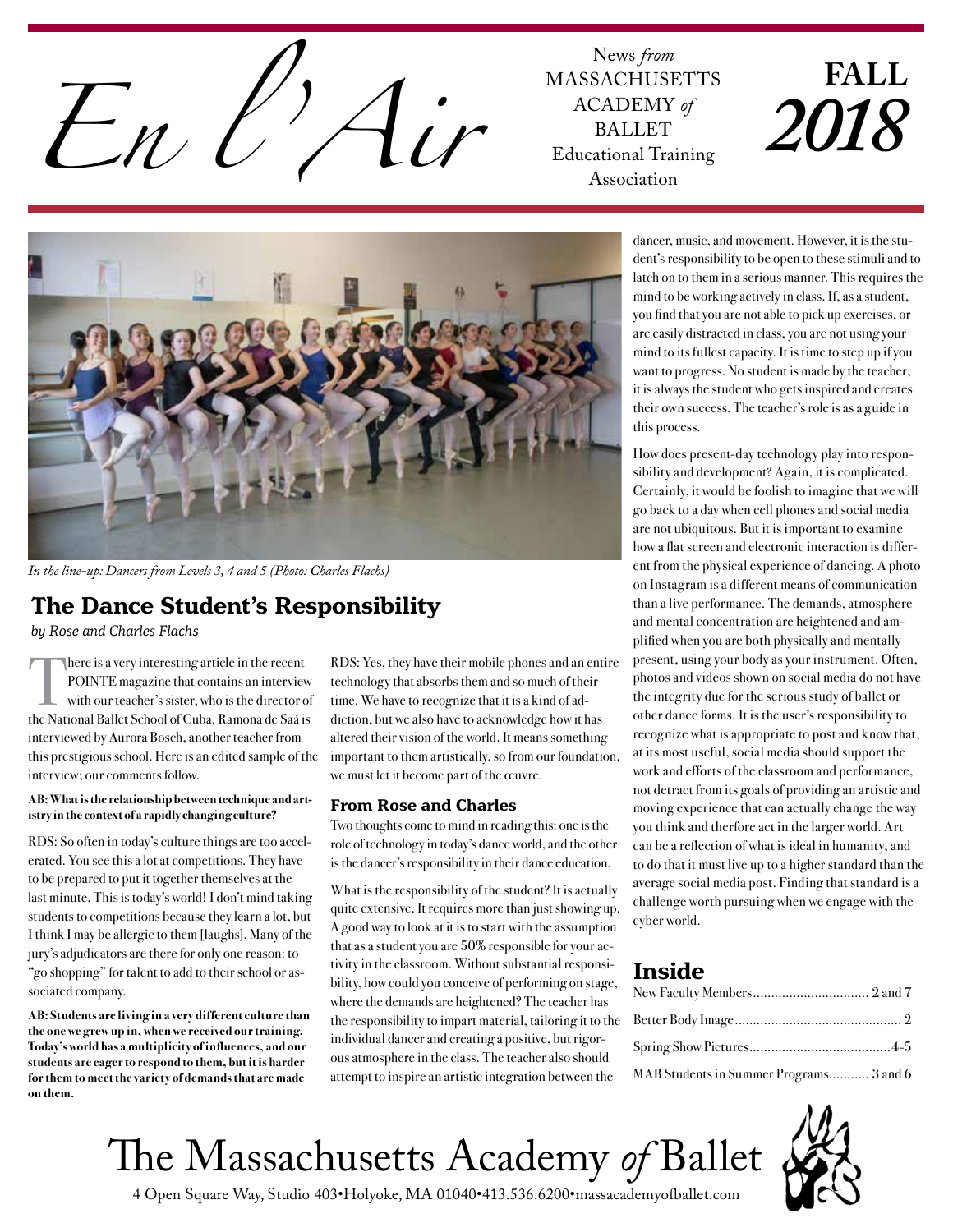# *En L'Air* **Welcome to MAB, Alessandra Garcia!**

#### *by Neville Meroni*

*MAB's new hip-hop teacher, Alessandra Garcia (known to her students as Ally) burst onto the scene this fall with inspiring choreography, contagious energy, and humor. Level 4 student Neville Meroni sat down with Ally to discuss the sources of her training and inspiration.* 



Ally started her training in tap and jazz in<br>Spring Valley, New York, about thirty m<br>attes outside of New York City, at a studie Spring Valley, New York, about thirty minutes outside of New York City, at a studio called Coupé. Ally became interested in hip-hop at about eight, but was not able to actually start hip-hop classes until she was eleven years old. Her first hiphop teacher, Kadee, was also the first to introduce girls' technique at Coupé, helping to break down gender barriers.

Once she got started, Ally wanted to stretch her abilities in hip-hop, and began taking all the classes she could with people who were big in the industry from places like Long Island, Queens, New Jersey, and Boston.

At Coupé, the teachers focused on technique, and also served as approachable mentors, not solely focused on competition. Kadee invited Ally help in classes with exercises, and told Ally that she should become a teacher, because of her natural power of authority.

In high school, Ally participated in a variety of dance ensembles. When she graduated and moved on to Smith College as a dance major, she had to reorient in order to continue her hip-hop studies at the same level. Between academics and work, it was difficult to find the kind of time and opportunities she'd had earlier. She persisted in asking for the kind of training she wanted, and she feels she was able to help shape the department through her efforts. When she met Shakia Johnson, who is now on the faculty at Mt. Holyoke College, she had a breakthrough, and was once again inspired to teach. She graduated in May of 2018 and joined MAB a few months later.

As she establishes herself in the dance education world, Ally also works retail, dogsits, and drives for Lyft, but lately her opportunities have grown. In addition to MAB, Ally teaches at The Dance Project CT in Terryville, CT, setting competition choreography for a group piece and a solo. She also teaches all levels of hip-hop and a beginner adult class at Ascendance Inner World Arts in Florence. She is an Artist-In-Residence at the Hilltown Charter School, working with kids from several different grades during their physical education classes, adding hip-hop to the standard sports lineup. She does similar work once a week at an after-school program in Chicopee, MA. Ally also loves to cuddle her dog, sleep, and bake when she has the chance to relax at home.

Ally enjoys working with the students at MAB. She writes, "I love how focused and fun the students are. They take everything that I offer them in stride; we laugh, we jam, and it's a great way to finish off the evening. I believe that several of the students in class do not have any formal hip-hop experience, but you would never know. Everyone works hard to get the rhythm and speed of the movement, and it's a class where they can just let go. I feel like I can be quite silly in class, and my choreography is challenging but it still reflects who I am. The students are aware of that, and I sense that it makes them want to level up their movement, let go of fear, and keep the class energy positive."

Her students agree. Thank you for sharing your gifts with the MAB community, Ally!





## **Better Body Image**

*by Connie Flachs*



There is a girl staring at me in the mirror. I've been trained to see her not as a human, but as a project. The ideal finished product can easily be found by Googling "ballerina," specifically Sylvie Guillem. Or Suzanne Farrell. Wendy Whelan. Paloma Herrera. Natalia Osipova. All will provide a good example of the desired result.

Comparisons can also be made to the bodies surrounding this reflected figure. The feet of the adjacent woman arch more. The dancer behind her seems to have longer, thinner legs without the problematic bulge of the mirror girl's muscular quadriceps. And then there is that soft roll of flesh resting on the mirror image's hip. ("That's just skin," a friend once told me. But she wasn't to be trusted. She didn't understand the project.). I hike up the waistband of my tights and see the offending imperfection located in the mirror camouflaged slightly. A temporary fix.

This is a scientific study of body. A dissociative, intellectual evaluation. Later, lying in my bed with postepsom salt bathed feet and legs aching from a week of rehearsal, I sob. The human I am doesn't want to be a project. She wants to be enough. She wants to be okay. She wants to be beautiful, both the superficial kind and the deep beauty associated with love and confidence and making change in the world. But every time she looks in the mirror, that girl, with her curvy bottom, fleshed out arms, and lack of jutting hip bones, reminds her she isn't allowed to be content yet. She isn't worthy of speaking up and sharing her opinion. She definitely doesn't deserve to ask for a raise. And the reasons why she wasn't cast in the role she wanted are abundantly clear. There's far too much work to do to expect anyone to value the human underneath the renovation project happening on the surface.

This has been my experience, in varying intensities, for my entire eight year professional ballet career. I don't believe that all dancers feel this way, but I know that many do, because they have told me. They have told me in tearful dressing room talks, wine soaked weekend confessions, and discussions about why they left the dance world.

I also know that ballet doesn't cause eating disorders or body image issues. The reality is a far more complex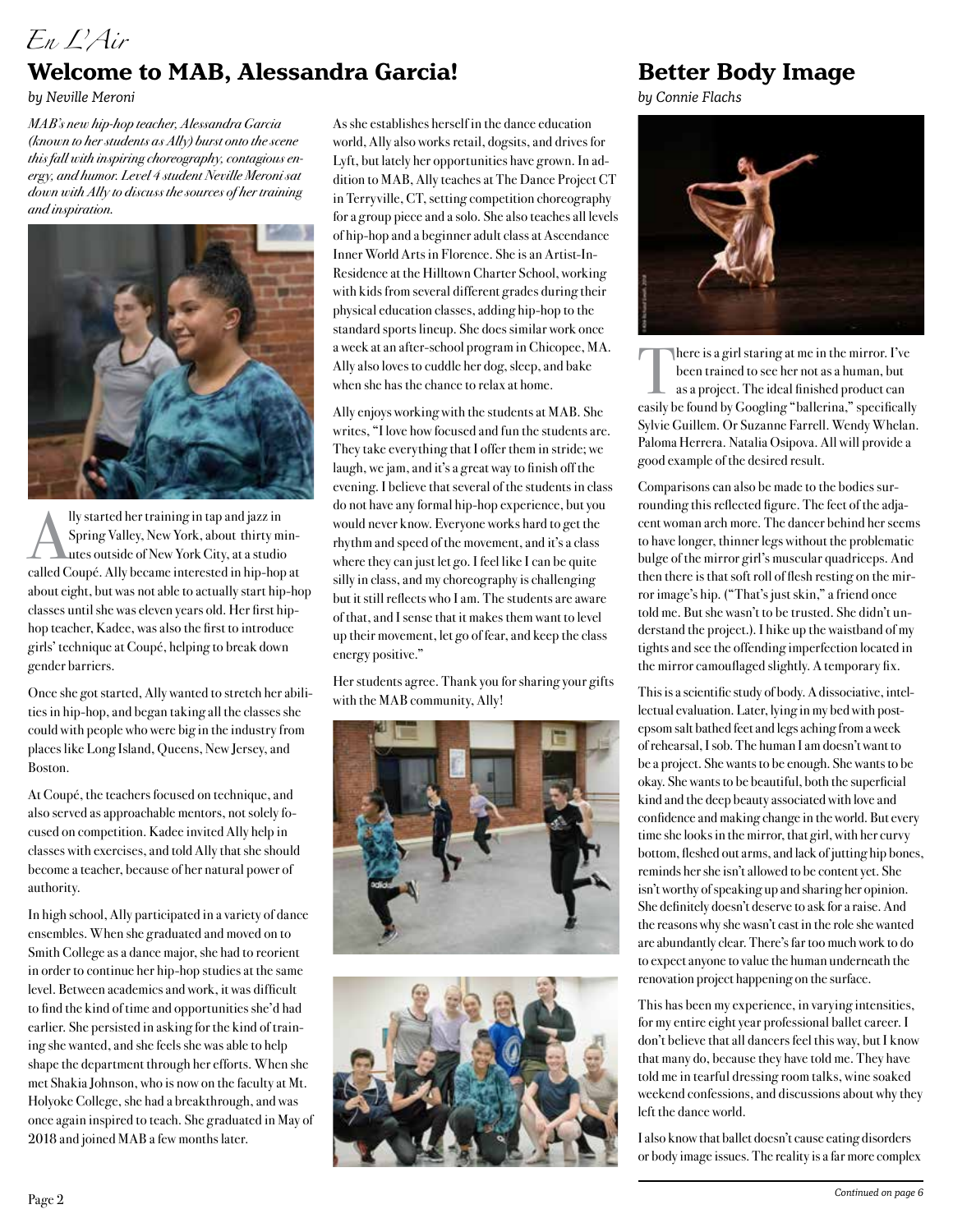News *from* MASSACHUSETTS ACADEMY *of* BALLET Educational Training Association • Fall 2018

### **Summer is for Growth**

#### **At home and away**

*by Rachel Smythe, parent and MABETA Board member*

or motivated students, summer<br>
can be agreat time to explore and<br>
fine-tune dance skills. Summer<br>
intensive opportunities abound—from or motivated students, summer can be a great time to explore and fine-tune dance skills. Summer MAB's own challenging four-week program to intensives that take place in foreign countries and include cultural and language aspects.

Many MAB dancers took advantage of these kinds of programs in 2018, and all concur that time spent at MAB during the school year helped to develop the conditioning, technique, and discipline they needed to succeed in these programs. "I was able to keep up while other people had to adjust a lot," Sally Gill observes, speaking of her experience with the School of Pennsylvania Ballet. She credits this to the "strong foundation" MAB has given her. Chloe Larouche, who danced at the Bolshoi Ballet Academy Summer Intensive in New York City and MAB, agrees. "I felt like technically I was ready," she states.

Dancers report coming out of these summer programs with new skills and a greater sense of accomplishment. Charlotte Black, who attended MAB's summer program, gained ground with her turns and pointe work. "I found my stride," she says. "I think I definitely improved in that area."

Another student of MAB's summer program, Abby Paul, gained experience in partnering, something she considers "good to know in the ballet world."

Emery Meroni attended the Bolshoi program as well as MAB, and saw his relationship with music change. "I tended to be a little tense," he recalls, "and my teacher was always saying, 'When you're dancing, you really have to show the audience what they hear in the music.' That was an interesting correction for me."

Meanwhile, Nolan Saito was inspired seeing what other students in his peer group at the Boston Ballet summer program were capable of. "I think I wasn't pushing myself as much before because I hadn't seen for myself what was possible with people my age," he says.

Others, like Amber Fournier, who attended the American Academy of Ballet as well as MAB, saw their quality of performance improve. "You're in a totally different place, performing for people that you don't know, and you just learn how to adapt and perform with all you've got," she relates.

Audrey West found the Bolshoi's summer intensive challenging, yet rewarding. "I found myself doing a lot of stuff I didn't think I could do," she recalls.

Summer programs benefit the dancers' conditioning as well. Sally Gill saw her stamina and fitness level improve, thanks to the Pilates classes and conditioning opportunities offered by the School of Pennsylvania Ballet.

Most consistently dancers report a rise in their confidence. Hannah King admits to "feeling low" at the start of her summer experience. But over the course of the three weeks, her attitude changed. "I really improved," she says. "I just needed to be more confident in myself."

Neville Meroni completed all four weeks of MAB's summer intensive program and says, "By the end of the summer, you can feel confident you're doing a good job."

For students considering attending a summer program, MAB dancers are unanimous in their advice: "Go for it!" And, keep going for it, according to one dancer who relates she had to audition more than once to get into her chosen program. Once you're accepted, be ready to work hard and, if necessary, adjust to a ballet style different from what you're used to. If you prefer sticking with the style MAB teaches (Vaganova), make finding a summer program with a similar style a priority.

Finally, don't allow yourself to be intimidated by other dancers you'll see. According to Charlotte O'Shea, who spent time at the Akhmedova Dance Academy in Maryland, "I spent probably a week worried because (the other dancers) were really good…they'd been taking classes a lot longer." In the end, she decided to simply work hard and have fun and came away feeling she'd gotten a lot from the experience. May Saito, who attended the Bolshoi Academy, Pennsylvania Academy of



*Nolan (seated, center) at Boston Ballet Summer Dance Program*



*Chloe and partner at the Bolshoi Ballet Academy Summer Intensive*



*May at the Bolshoi Ballet Academy Summer Intensive*

Ballet and MAB's summer intensive, agrees. "Don't spend your time comparing yourself to other dancers," she advises. "Focus on improving on your own (dancing), because the time is short."



*Amber at the American Academy of Ballet*



*May and Emery at the MAB Summer Intensive*



*Emery and partner at the Bolshoi Ballet Academy Summer Intensive*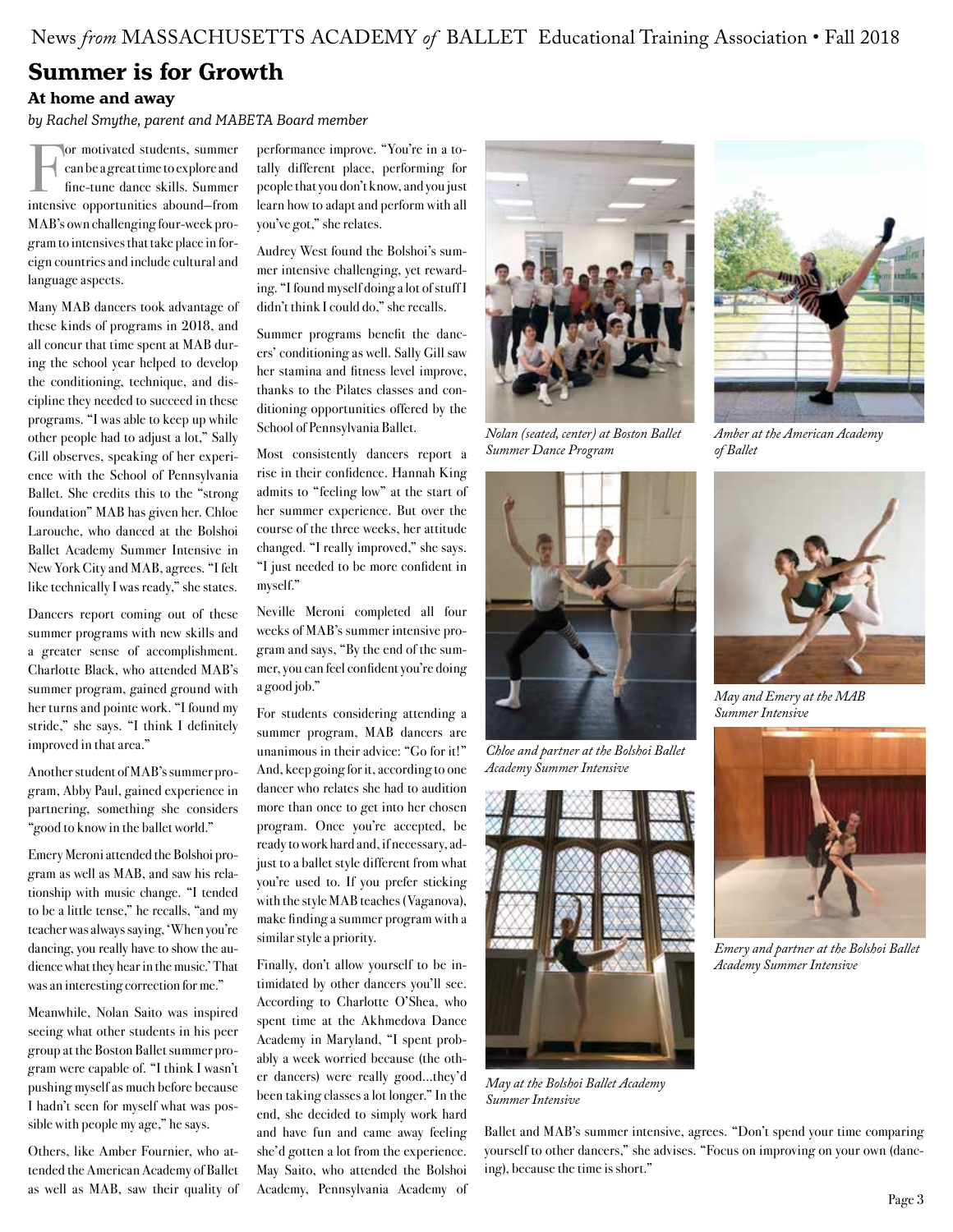











**Spring Show 2018** *Photos: Charles Flachs* 

















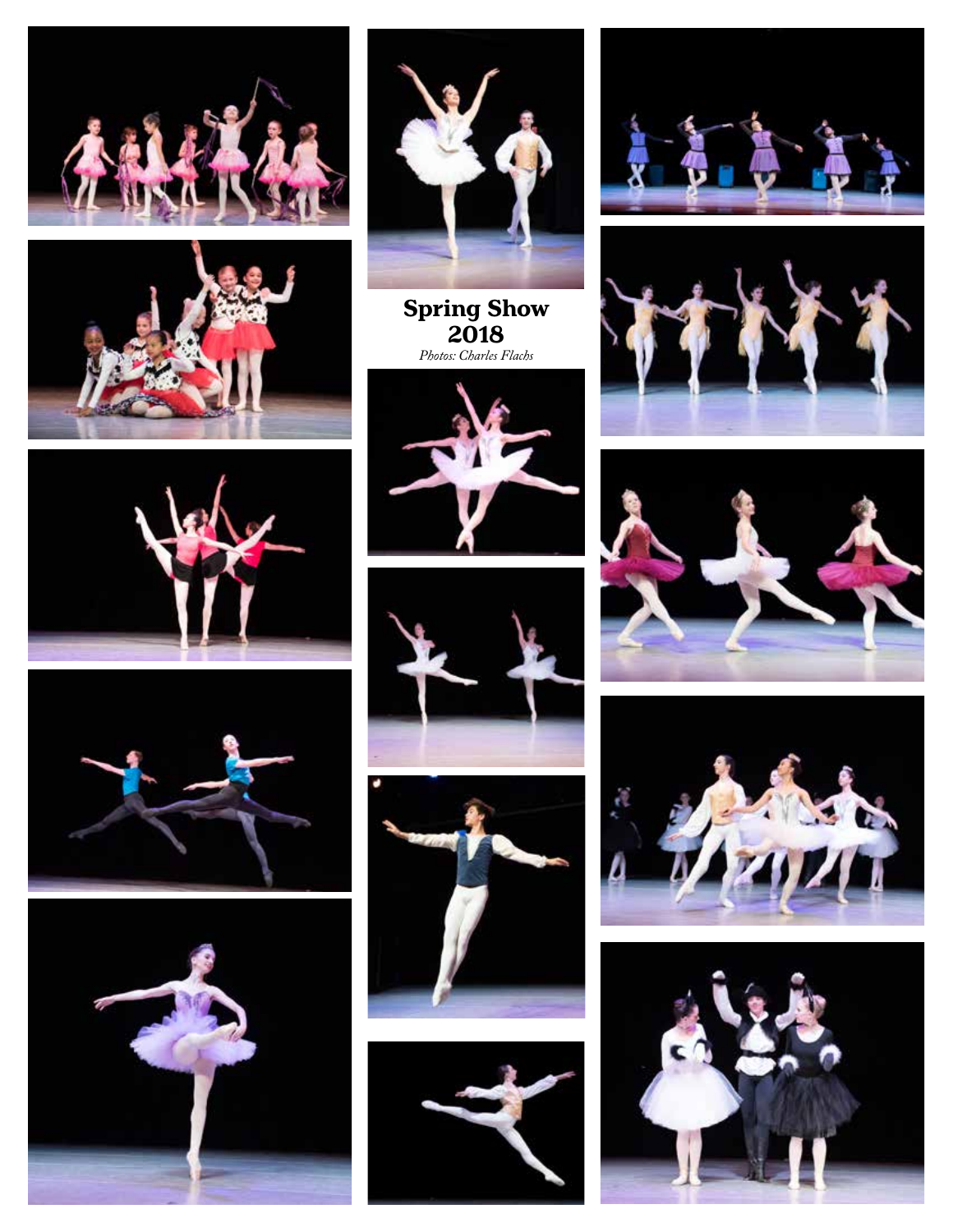





























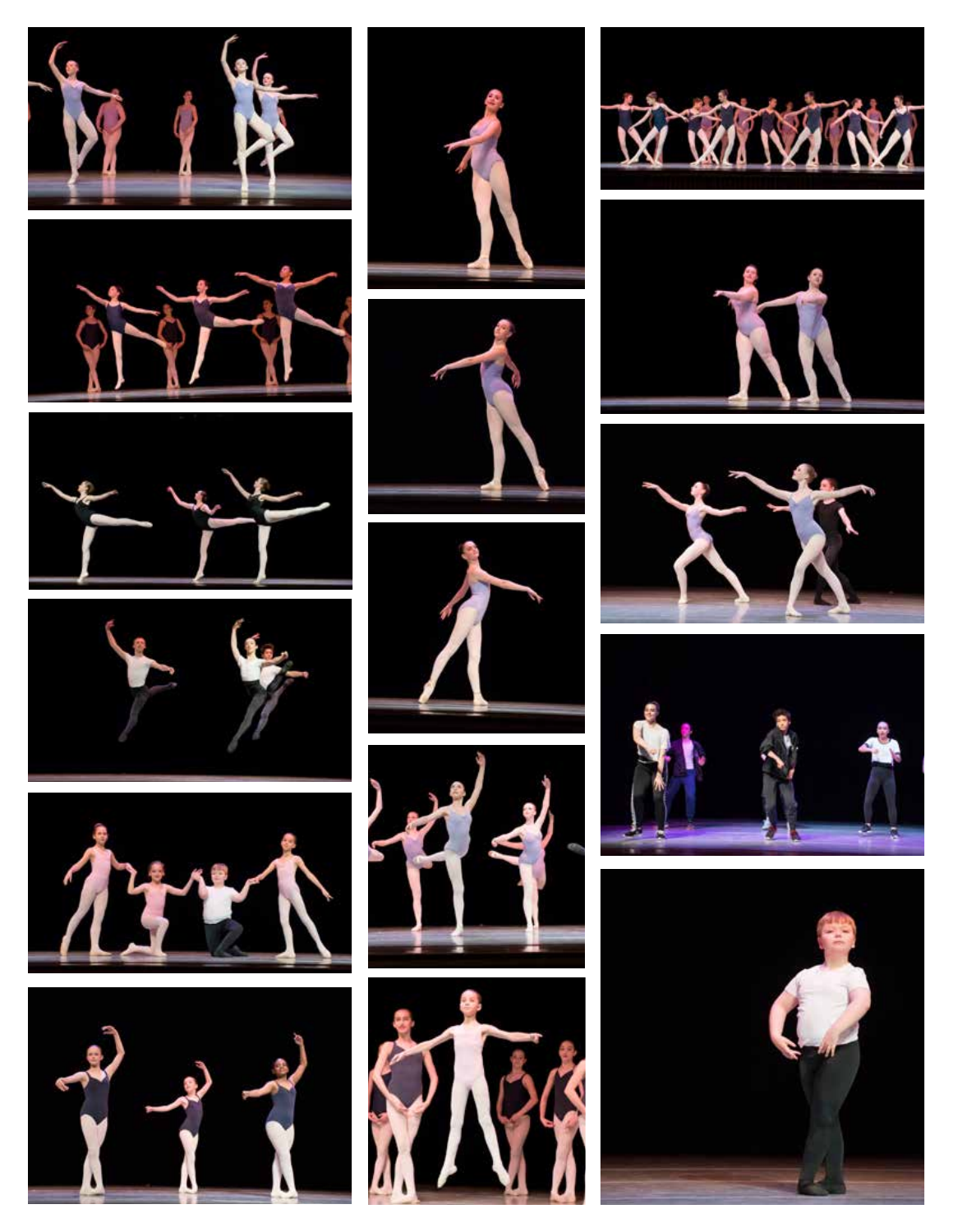# *En L'Air*

#### *Body Image, continued from page 2*

interaction of genetic predisposition, perfectionist traits, family upbringing, childhood teachers, and studio environment. Yet, the dance world is not blameless. The risk factor for disordered eating or body dysmorphia in ballerinas (and many aesthetic-focused athletes) is much higher. This intense struggle faced by many artists has been taboo for far too long, buried in shame and constrained by self-loathing. To question if this struggle is worthwhile is heresy, a rejection of ballet itself. If a pursuit of the perfect line (i.e. the perfect body) is no longer healthy or manageable for you, then who are you to call yourself a ballet dancer?

We need to talk about this. There is no denying the fact that ballet is both an athletic pursuit and an aesthetic art form. The bodies on stage must be able to execute the steps and express the intention behind the choreography. They must be interesting, beautiful, or intriguing to the audience. The goal is to be longnecked, sinewy limbed, lithe, hyperextended, with beautiful feet. But must mental health be jeopardized in this pursuit? Does physical health need to be put on the back burner? Should disruption in one's reproductive system be brushed aside? Where do we draw the line on the kinds of bodies we will accept as "ballet bodies" and the means that are required to achieve them? What are we losing, as an art form, when we reject artists that don't fit this ideal?

I don't have the answers to these questions. But I know that more conversations, honest ones that include both the polished photos we post on our dance Instagram accounts and the tears that have soaked through our pillowcases, need to be had.

I haven't even found the balance in my own relationship with my body. I rarely can accept its imperfections when I start off my day with plies at the barre. I often struggle with a deep anger at how far I am from ballet's ideal, which has become integrated into my own ideal. I usually cringe at photos of myself. There are so many renovations I would like to do. But I lack the resources for some of them, and many that I've done before just don't seem sustainable any more. In the meantime, I have to keep living in this house.

I développé and catch a glimpse of that woman in the mirror. For a split-second, before my mind begins a tally of her imperfections and aesthetic failures, I see a fleeting glimpse of something else. I see the years she has dedicated to training in an art form she loves. I see the desire she has to communicate and share stories with an audience. I see the way she has tried to care for herself. I see the emotions she has expressed under the stage lights. I see a human.

*Connie Flachs, an alumna of MAB, is in her eighth season as a professional ballet dancer. She is the Co-Founder of Better Body Image Grand Rapids. To learn more, check out www. betterbodyimageconference.com. She is also always willing to chat with dancers (or anyone!) who struggle with body image and help them find resources.* 

### **Summer of Russian**

**An MAB student experiences ballet, language and culture in Moscow**

*by Rachel Smythe, parent and MABETA Board member*



*Emma Jane (front row, far right) with her ballet class in Moscow*

This past summer, one of MAB's level 5 stu-<br>dents, Emma Jane Konkoly, was selected for an<br>academic program that allowed her to train at dents, Emma Jane Konkoly, was selected for an the Bolshoi Ballet Academy in Moscow, Russia. While there, Emma Jane stayed in the academy's dorms, her days filled with ballet classes, character dancing, gymnastics, and language lessons. With only short breaks for showers and meals, Emma Jane says the program was intense, but excursions on evenings and weekends, as well as time spent with host families, brought fun and variety to her stay.

Emma Jane says it was truly an immersion experience. "We were like babies," she recalls. "It was really hard to communicate at first." Her host families helped, though, and Emma Jane has fond memories of time spent with these people improving her language skills. Two children, in particular, took her in hand and invented simple games to help her expand her vocabulary. "They would bring food out from the cabinet, and then we would say the word in Russian, and we just played fun games like that," Emma Jane recalls. "I really loved that part."

In fact, Emma Jane's vocabulary grew to the point where, at the end of her six-week stay, she was able to understand key phrases in ballet class without the help of a translator.

But, for Emma Jane, perhaps the most valuable part of the experience was the introduction to Russia's culture and people. It was a chance to see, firsthand, how the Russian people differ from the preconceived notions we have of them.

"I just love that I got to be there this summer when there were so many issues going on with politics between the U.S. and Russia," she relates. "Being able to share with my friends and family here that those stereotypes aren't true—especially right now—I think that that's so important."

Many of her encounters with Russian people took place in Gorky Park, a public area off Red Square that Emma Jane says became one of her favorite haunts.

"I feel like you got the biggest grasp on what Russian people are really like there because you saw people skateboarding, talking with their friends, eating food…It's just this beautiful park, and I really felt like I was part of the culture there," she recalls.

Emma Jane says anyone considering applying to this program should "go for it!" And, though she uses words like "challenging" and "demanding" to describe her time at the academy, she is also quick to claim it's the most rewarding thing she's ever done. Not only did the experience stretch her physically, it forced her to develop stronger study habits. And then there's the increase in cultural understanding. In Emma Jane's mind, that may be the most valuable thing she gained.

"People are just so much more than you think of on a first impression," she says. "I think it's really important to understand that everyone has more depths to them. Learning people's depths can help you tolerate different kinds of people, and I think, especially, in this day and age, that's so important."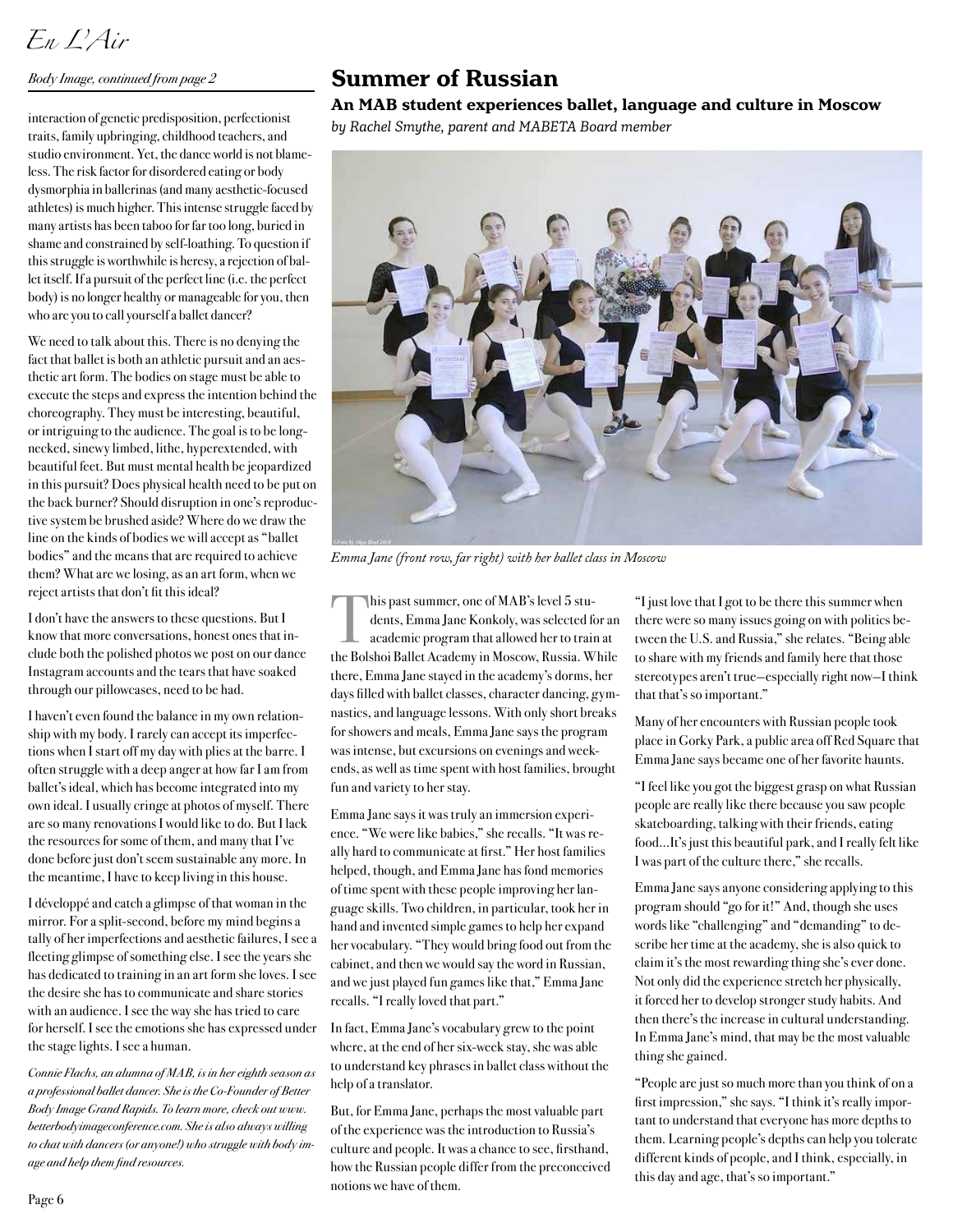### **A New Ballet Faculty Member**

**Welcome, Risa!**

*by Rachel Smythe, parent and MABETA Board member*



*Risa (center) teaching a class*

ISS Peals didn't realize it, but when she at-<br>tended her first ballet class at MAB this pas<br>summer, she was starting down a path to a tended her first ballet class at MAB this past teaching job at the studio. Within weeks of that first class, Risa was leading classes of her own, bringing her training and passion for ballet to MAB's level 3 and 4 students.

Born in Tokyo, Japan, Risa began taking ballet at the age of three. At first, she attended classes simply because her older sister did. Later, though, she came to love ballet for reasons of her own.

At thirteen, she began attending the Russia Ballet Institute in Tokyo, learning from teachers who had once taught at the Bolshoi. When that studio closed, she moved on to the Kishibe Ballet Studio (also in Tokyo). Finally, after high school, she spent a year in Canada, attending the Goh Ballet Academy while studying English.

Risa admits that balancing the demands of a heavy academic schedule and ballet proved to be the biggest challenge for her as a young dancer. As an elementary student, she attended a "cram school" where children who wanted to be accepted into private middle schools went for additional study after regular school hours. The resulting homework load left little time for friends or interests outside of ballet.

In later years, Risa had to travel two hours by train to her ballet studio. Her dance classes began late in the evening, and she often faced a pile of unfinished homework when she returned home at night. "It was hard for me to keep up with schoolwork and ballet,"

she confesses. "I always wished I had more than twenty-four hours in a day."

Despite these challenges, Risa retained her passion for dancing. "I love how the classical music is so relaxing….I love the challenge of ballet as well. Throughout the entire performance you are mentally and physically draining yourself, trying to make every graceful movement look perfect. No matter how much strain you endure, you can never let the audience notice how difficult it is. I believe that is the beauty of ballet."

When not dancing, Risa enjoys exploring America with her husband, an American serviceman she met in Japan. The two sometimes travel to New York or Boston to link up with old school friends of Risa's or spend time together at the gym where Risa enjoys experimenting with new ballet exercises and Pilates. Risa says her real passion, though, lies in trying American foods. Her current favorite is cheesecake.

Welcome, Risa! We're so glad you've joined the team at MAB.

# **MAB Faculty**

Rose Flachs, Co-Director Charles Flachs, Co-Director Alessandra Garcia Mændy MacFarland Erica Maillet Risa Peals

### **Halloween at MAB**



*Level 5 dressed as farm animals and farmers*



*Level 4 dressed as characters from Winnie the Pooh. And a cow.*

# **UP NEXT: Nutcracker & Sweets**

December 14, 15 and 16 Wistariahurst Museum

Tickets: wistariahurst.org



**Love the pictures? Follow Massachusetts Academy of Ballet on:**